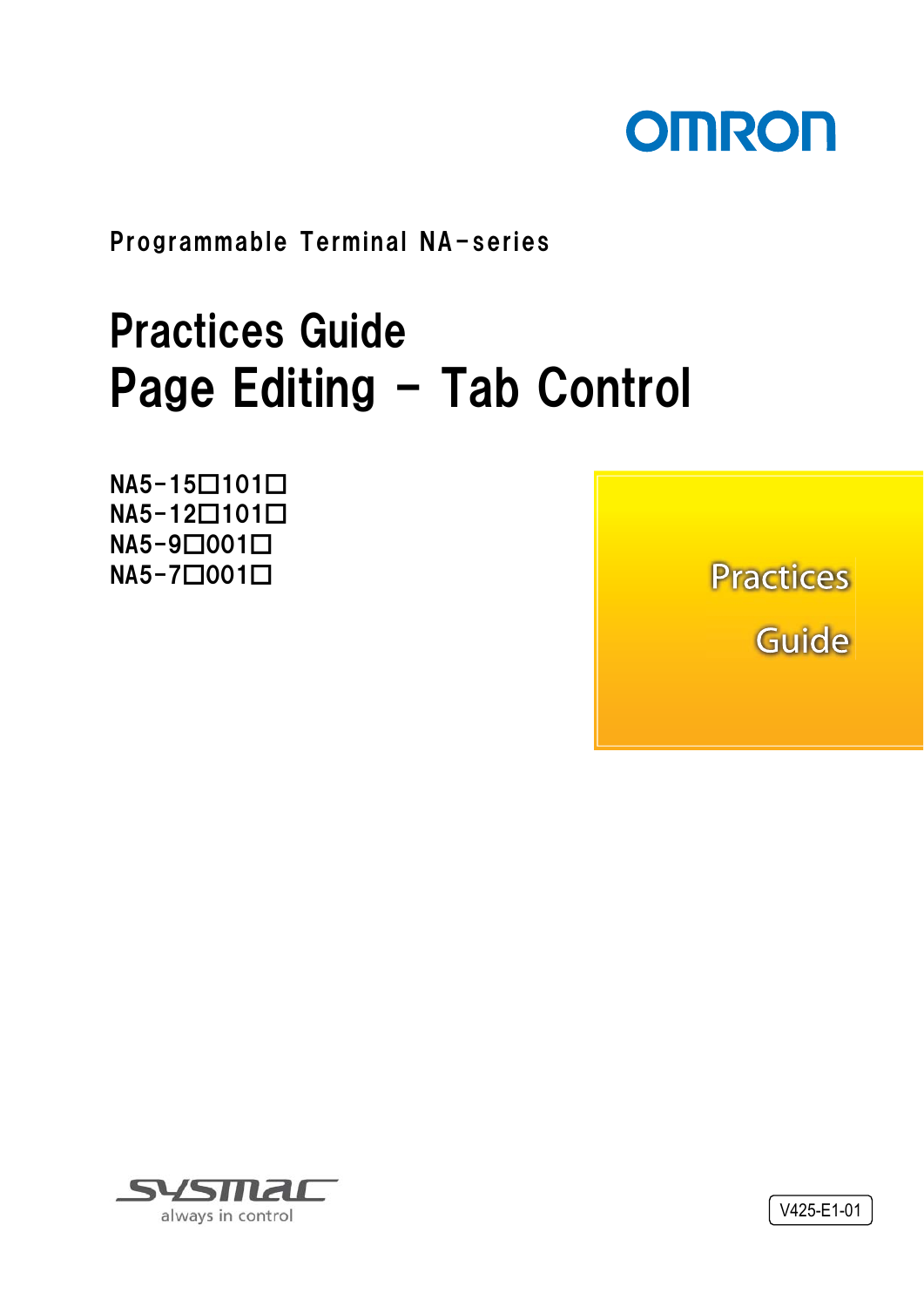#### ■ Introduction

This guide provides reference information on editing pages of the NA. It does not provide safety information.

Be sure to obtain the NA-series Programmable Terminal User's Manuals, read and understand the safety points and other information required for use, and test sufficiently before actually using the equipment.

- (1) All rights reserved. No part of this publication may be reproduced, stored in a retrieval system, or transmitted, in any form, or by any means, mechanical, electronic, photocopying, recording, or otherwise, without the prior written permission of OMRON.
- (2) No patent liability is assumed with respect to the use of the information contained herein. Moreover, because OMRON is constantly striving to improve its high-quality products, the information contained in this manual is subject to change without notice. Every precaution has been taken in the preparation of this manual. Nevertheless, OMRON assumes no responsibility for errors or omissions. Neither is any liability assumed for damages resulting from the use of the information contained in this publication.
- (3) Trademarks

• Sysmac and SYSMAC are trademarks or registered trademarks of OMRON Corporation in Japan and other countries for OMRON factory automation products.

• Windows, Visual Basic, and Excel are either registered trademarks or trademarks of Microsoft Corporation in the United States, Japan, and other countries.

• Other company names and product names in this document are the trademarks or registered trademarks of their respective companies.

• Microsoft product screen shots reprinted with permission from Microsoft Corporation.

• The product pictures and drawings contained in this document are the graphical images, which may be different from the actual articles.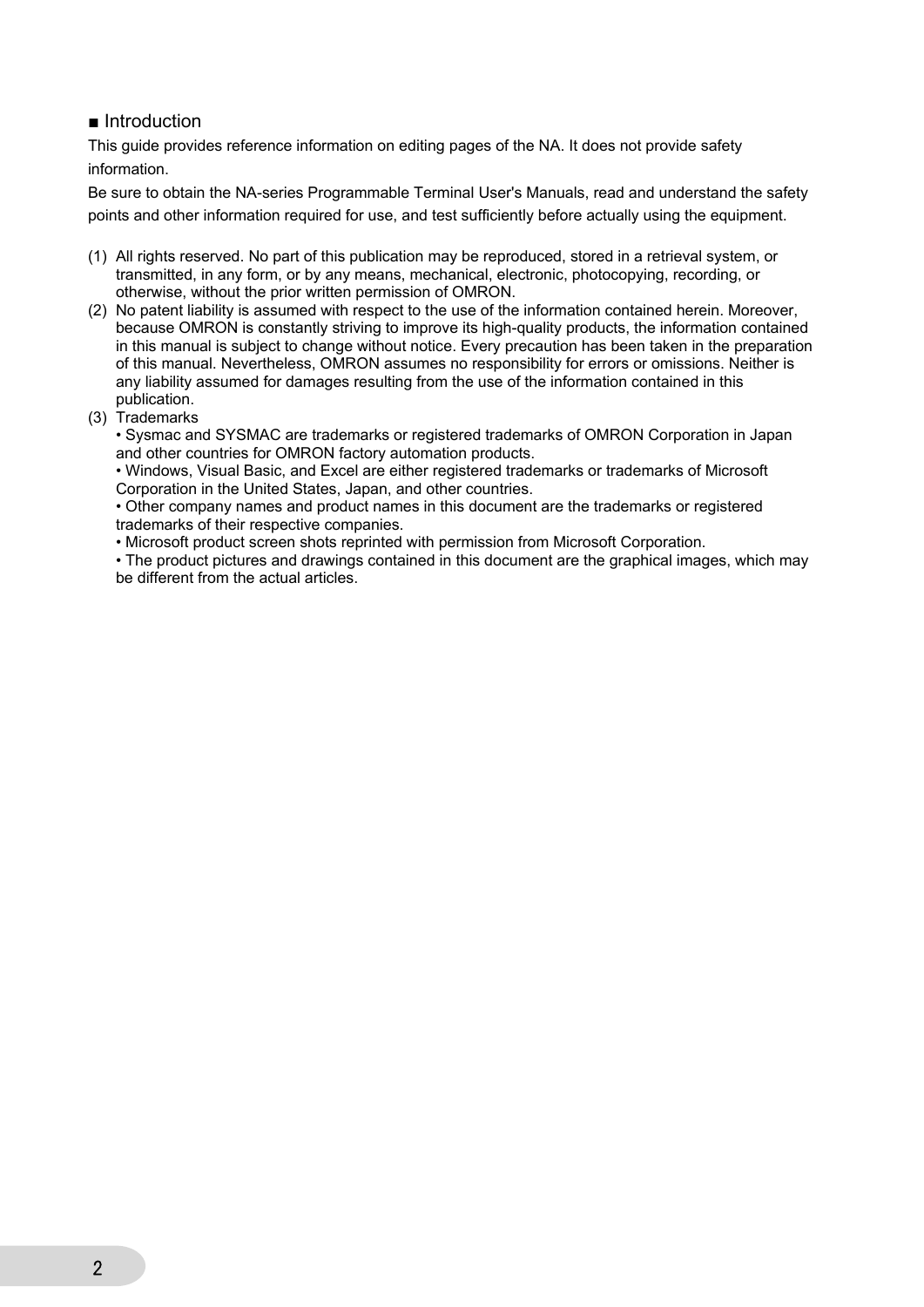## **Terms and Conditions Agreement**

#### Warranty, Limitations of Liability

#### **Warranties**

#### Exclusive Warranty

Omron's exclusive warranty is that the Products will be free from defects in materials and workmanship for a period of twelve months from the date of sale by Omron (or such other period expressed in writing by Omron). Omron disclaims all other warranties, express or implied.

#### Limitations

OMRON MAKES NO WARRANTY OR REPRESENTATION, EXPRESS OR IMPLIED, ABOUT NON-INFRINGEMENT, MERCHANTABILITY OR FITNESS FOR A PARTICULAR PURPOSE OF THE PRODUCTS. BUYER ACKNOWLEDGES THAT IT ALONE HAS DETERMINED THAT THE PRODUCTS WILL SUITABLY MEET THE REQUIREMENTS OF THEIR INTENDED USE.

Omron further disclaims all warranties and responsibility of any type for claims or expenses based on infringement by the Products or otherwise of any intellectual property right.

#### Buyer Remedy

Omron's sole obligation hereunder shall be, at Omron's election, to (i) replace (in the form originally shipped with Buyer responsible for labor charges for removal or replacement thereof) the non-complying Product, (ii) repair the non-complying Product, or (iii) repay or credit Buyer an amount equal to the purchase price of the non-complying Product; provided that in no event shall Omron be responsible for warranty, repair, indemnity or any other claims or expenses regarding the Products unless Omron's analysis confirms that the Products were properly handled, stored, installed and maintained and not subject to contamination, abuse, misuse or inappropriate modification. Return of any Products by Buyer must be approved in writing by Omron before shipment. Omron Companies shall not be liable for the suitability or unsuitability or the results from the use of Products in combination with any electrical or electronic components, circuits, system assemblies or any other materials or substances or environments. Any advice, recommendations or information given orally or in writing, are not to be construed as an amendment or addition to the above warranty.

See http://www.omron.com/global/ or contact your Omron representative for published information.

#### Limitation on Liability; Etc

OMRON COMPANIES SHALL NOT BE LIABLE FOR SPECIAL, INDIRECT, INCIDENTAL, OR CONSEQUENTIAL DAMAGES, LOSS OF PROFITS OR PRODUCTION OR COMMERCIAL LOSS IN ANY WAY CONNECTED WITH THE PRODUCTS, WHETHER SUCH CLAIM IS BASED IN CONTRACT, WARRANTY, NEGLIGENCE OR STRICT LIABILITY.

Further, in no event shall liability of Omron Companies exceed the individual price of the Product on which liability is asserted.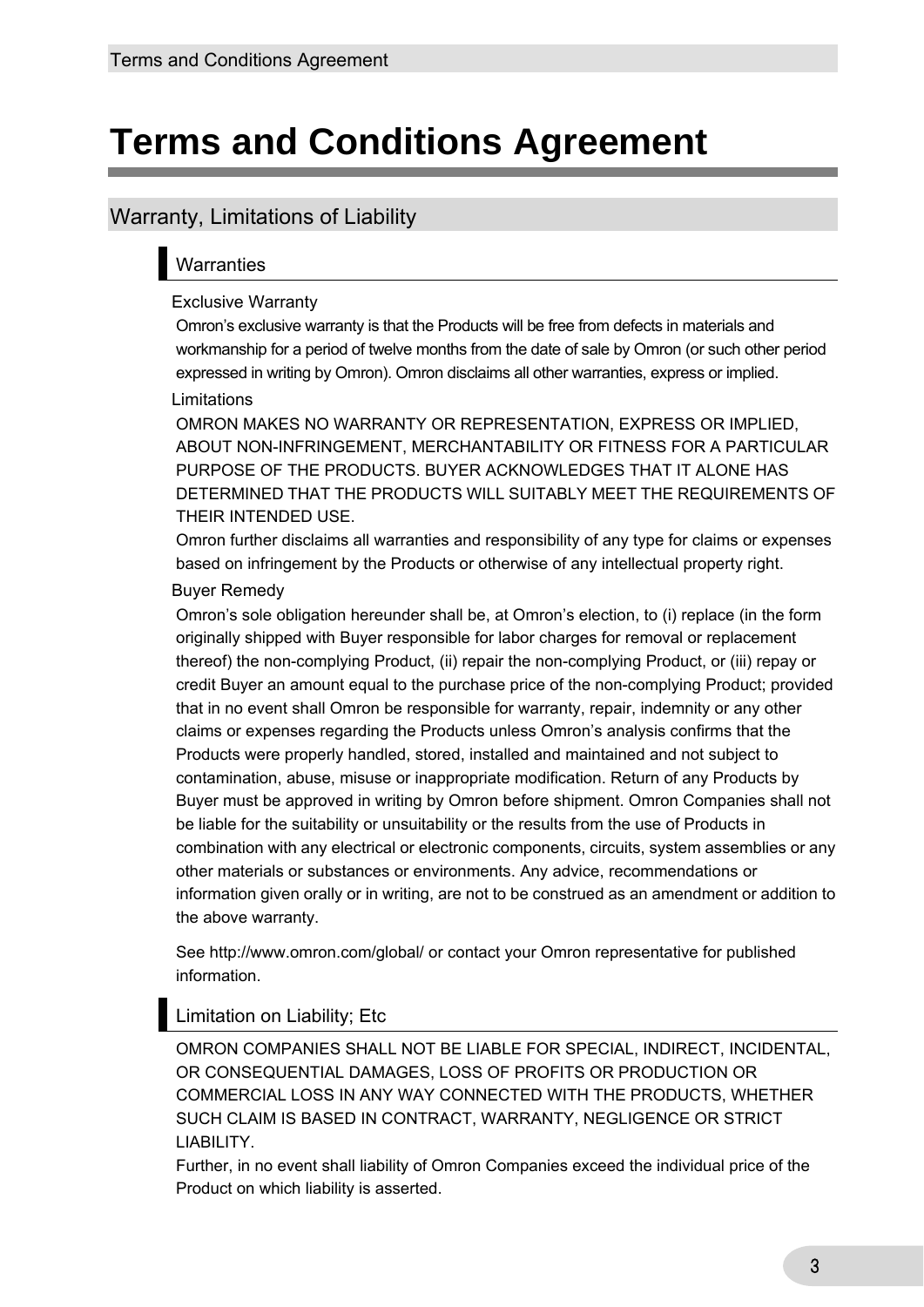#### Application Considerations

#### Suitability of Use

Omron Companies shall not be responsible for conformity with any standards, codes or regulations which apply to the combination of the Product in the Buyer's application or use of the Product. At Buyer's request, Omron will provide applicable third party certification documents identifying ratings and limitations of use which apply to the Product. This information by itself is not sufficient for a complete determination of the suitability of the Product in combination with the end product, machine, system, or other application or use. Buyer shall be solely responsible for determining appropriateness of the particular Product with respect to Buyer's application, product or system. Buyer shall take application responsibility in all cases.

NEVER USE THE PRODUCT FOR AN APPLICATION INVOLVING SERIOUS RISK TO LIFE OR PROPERTY WITHOUT ENSURING THAT THE SYSTEM AS A WHOLE HAS BEEN DESIGNED TO ADDRESS THE RISKS, AND THAT THE OMRON PRODUCT(S) IS PROPERLY RATED AND INSTALLED FOR THE INTENDED USE WITHIN THE OVERALL EQUIPMENT OR SYSTEM.

#### Programmable Products

Omron Companies shall not be responsible for the user's programming of a programmable Product, or any consequence thereof.

#### **Disclaimers**

#### Performance Data

Data presented in Omron Company websites, catalogs and other materials is provided as a guide for the user in determining suitability and does not constitute a warranty. It may represent the result of Omron's test conditions, and the user must correlate it to actual application requirements. Actual performance is subject to the Omron's Warranty and Limitations of Liability.

#### Change in Specifications

Product specifications and accessories may be changed at any time based on improvements and other reasons. It is our practice to change part numbers when published ratings or features are changed, or when significant construction changes are made. However, some specifications of the Product may be changed without any notice. When in doubt, special part numbers may be assigned to fix or establish key specifications for your application. Please consult with your Omron's representative at any time to confirm actual specifications of purchased Product.

#### Errors and Omissions

Information presented by Omron Companies has been checked and is believed to be accurate; however, no responsibility is assumed for clerical, typographical or proofreading errors or omissions.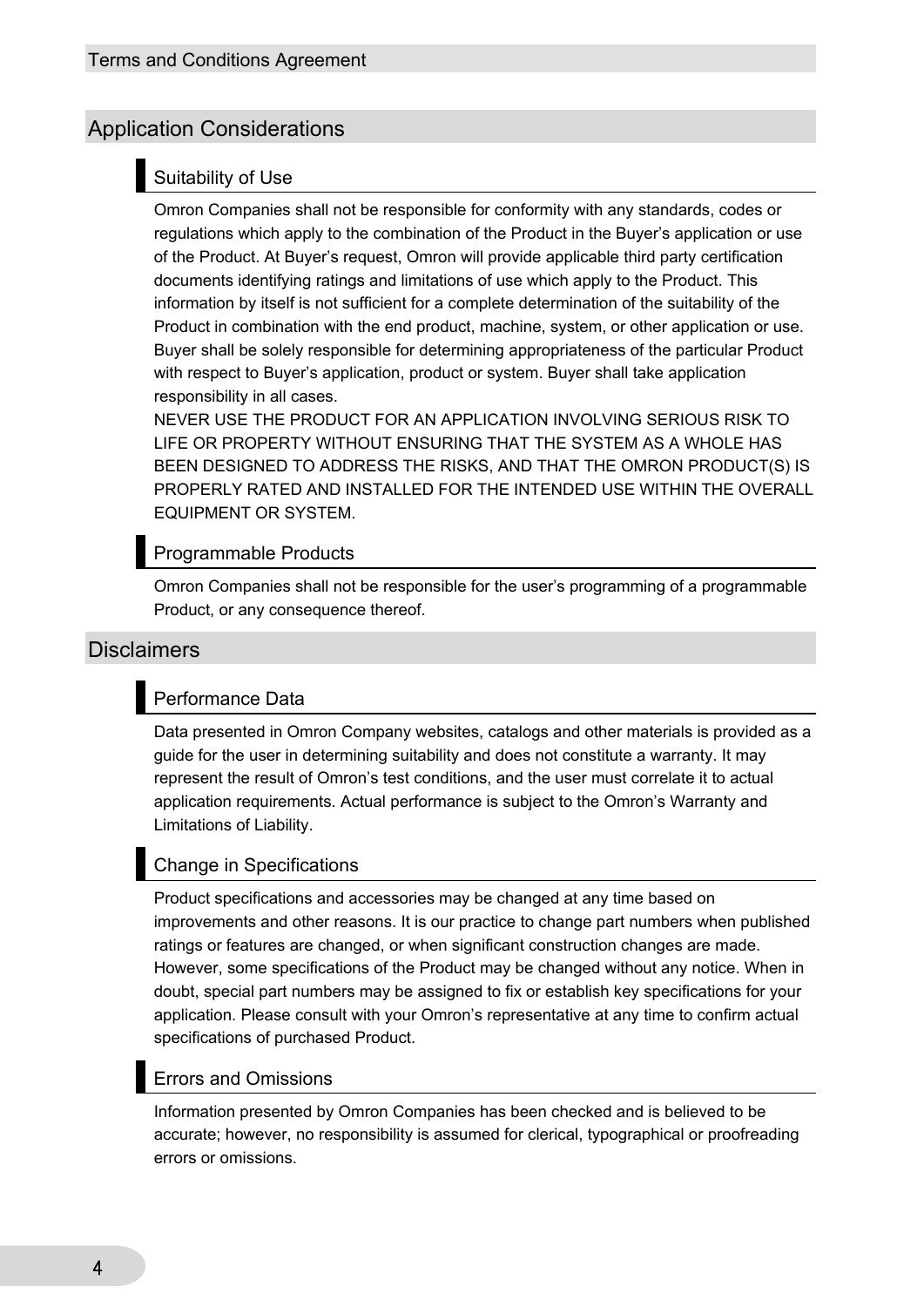#### **Contents**

| $\mathbf{1}$ |         |    |  |
|--------------|---------|----|--|
|              | $1 - 1$ |    |  |
|              |         | 13 |  |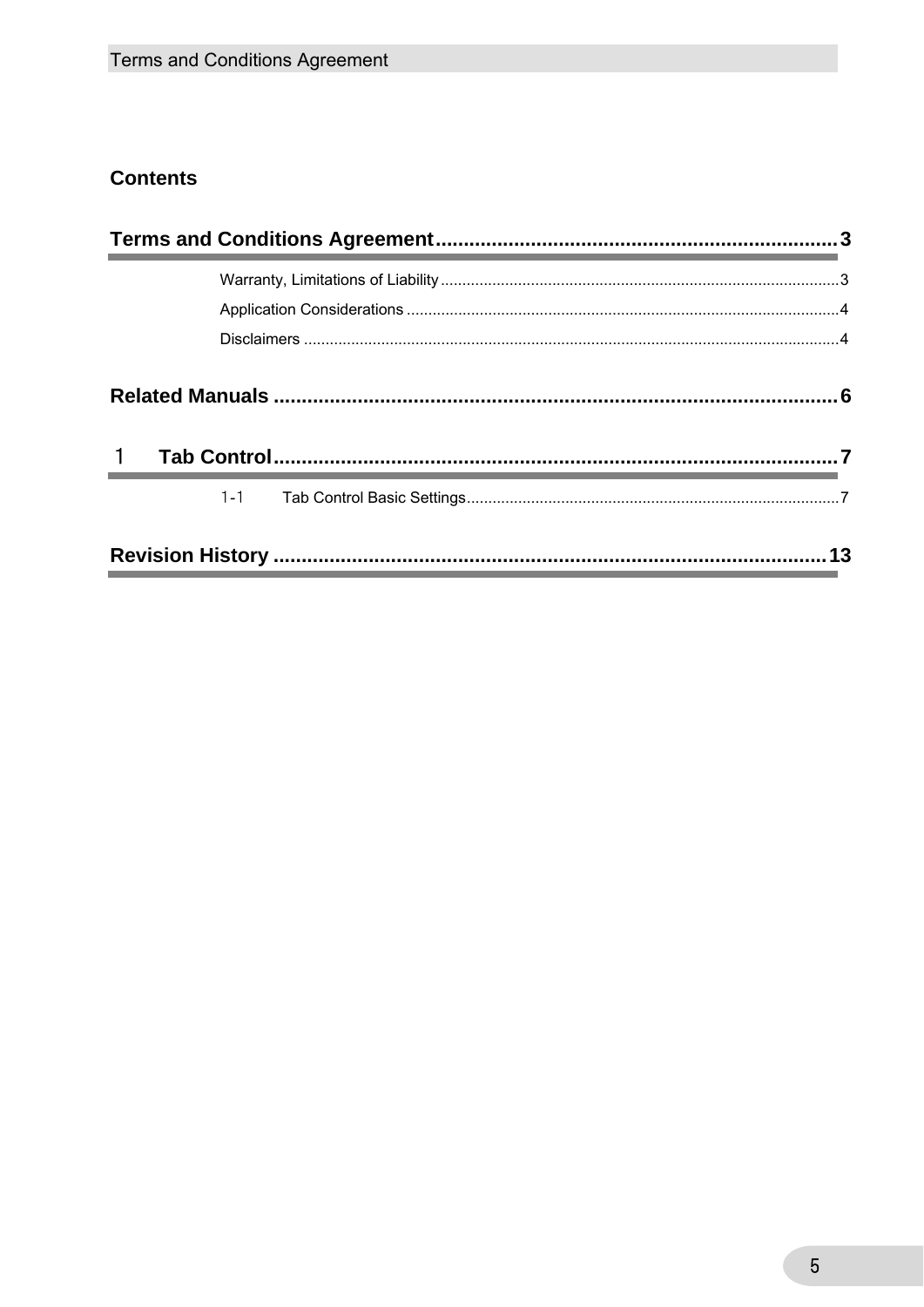## **Related Manuals**

| Cat.No.          | <b>Model</b>                                                                                   | <b>Manual Name</b>                                                 |
|------------------|------------------------------------------------------------------------------------------------|--------------------------------------------------------------------|
| W504             | SYSMAC-SE2DDD                                                                                  | Sysmac Studio Version 1 Operation Manual                           |
| V <sub>117</sub> | $N$ A5-15 $W$ oooo<br>$N$ A5-12W $n$<br>$N$ A5-9 $W$ $\Box$<br>$N$ A5-7 $W$ ooo                | NA-series Programmable Terminal Hardware User's<br>Manual          |
| V118             | $N$ A5-15 $W$ oooo<br><b>NA5-12W</b><br>$N$ A5-9 $W$ $\Box$ $\Box$ $\Box$<br>$N$ A5-7 $W$ oooo | Programmable Terminal Software<br>NA-series<br>User's<br>Manual    |
| V <sub>119</sub> | $N$ A5-15 $W$ oooo<br><b>NA5-12W</b><br>$N$ A5-9 $W$ $\Box$<br>$N$ A5-7 $W$ $\Box$ $\Box$      | NA-series Programmable Terminal Device Connection<br>User's Manual |
| V120             | $N$ A5-15 $W$ oooo<br><b>NA5-12W</b><br>$N$ A5-9 $W$ $\Box$<br>$N$ A5-7 $W$ ooo                | NA-series Programmable Terminal Startup Guide                      |

The following manuals are related to this manual.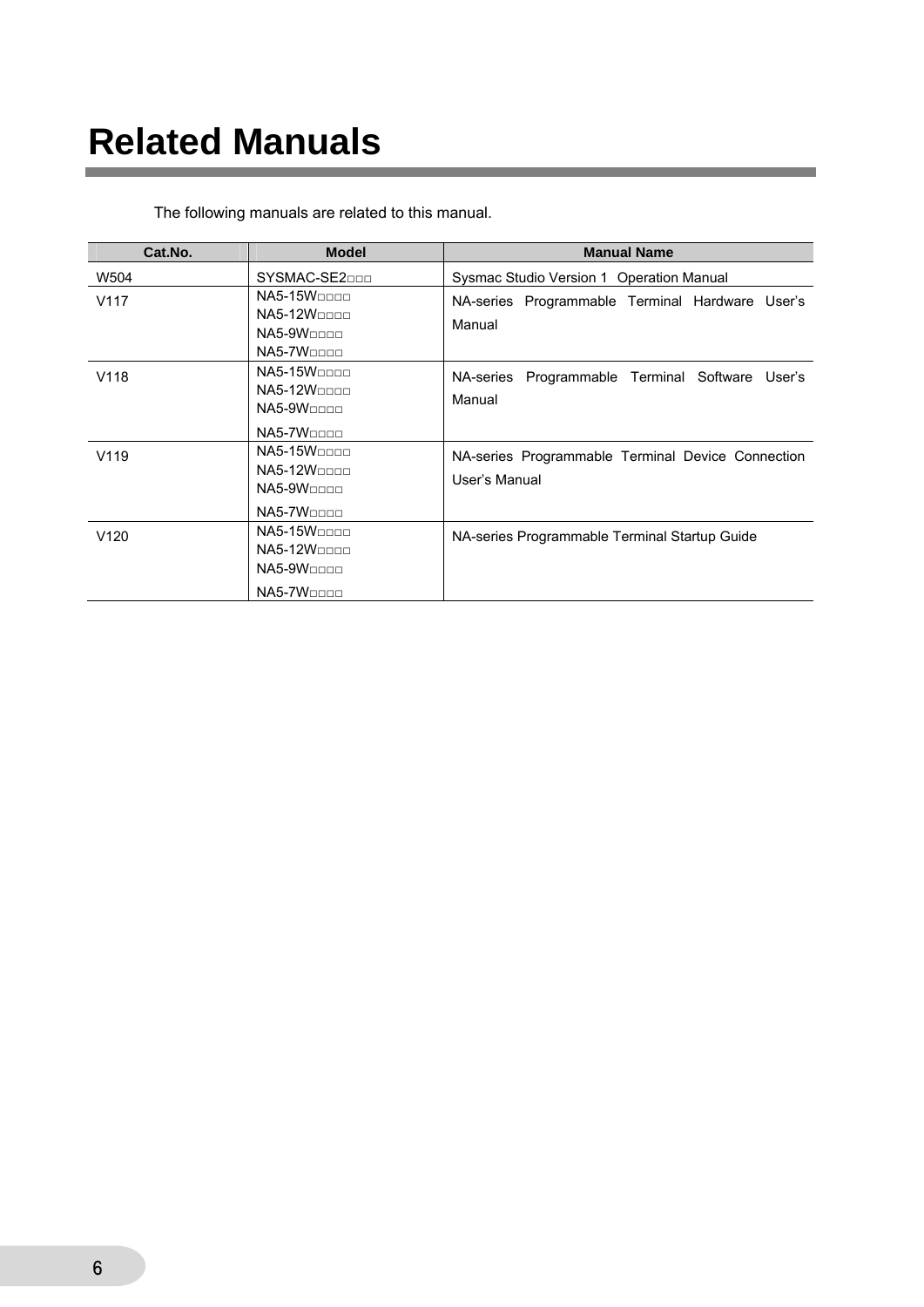# 1 **Tab Control**

### 1-1 Tab Control Basic Settings

You can create a smaller tab page inside the main screen, and switch the tab pages with the tabs. This function is equivalent to the frames defined in the NS series.

|  | 1-1-1 Setting the Properties of a Tab Control Object |
|--|------------------------------------------------------|
|--|------------------------------------------------------|

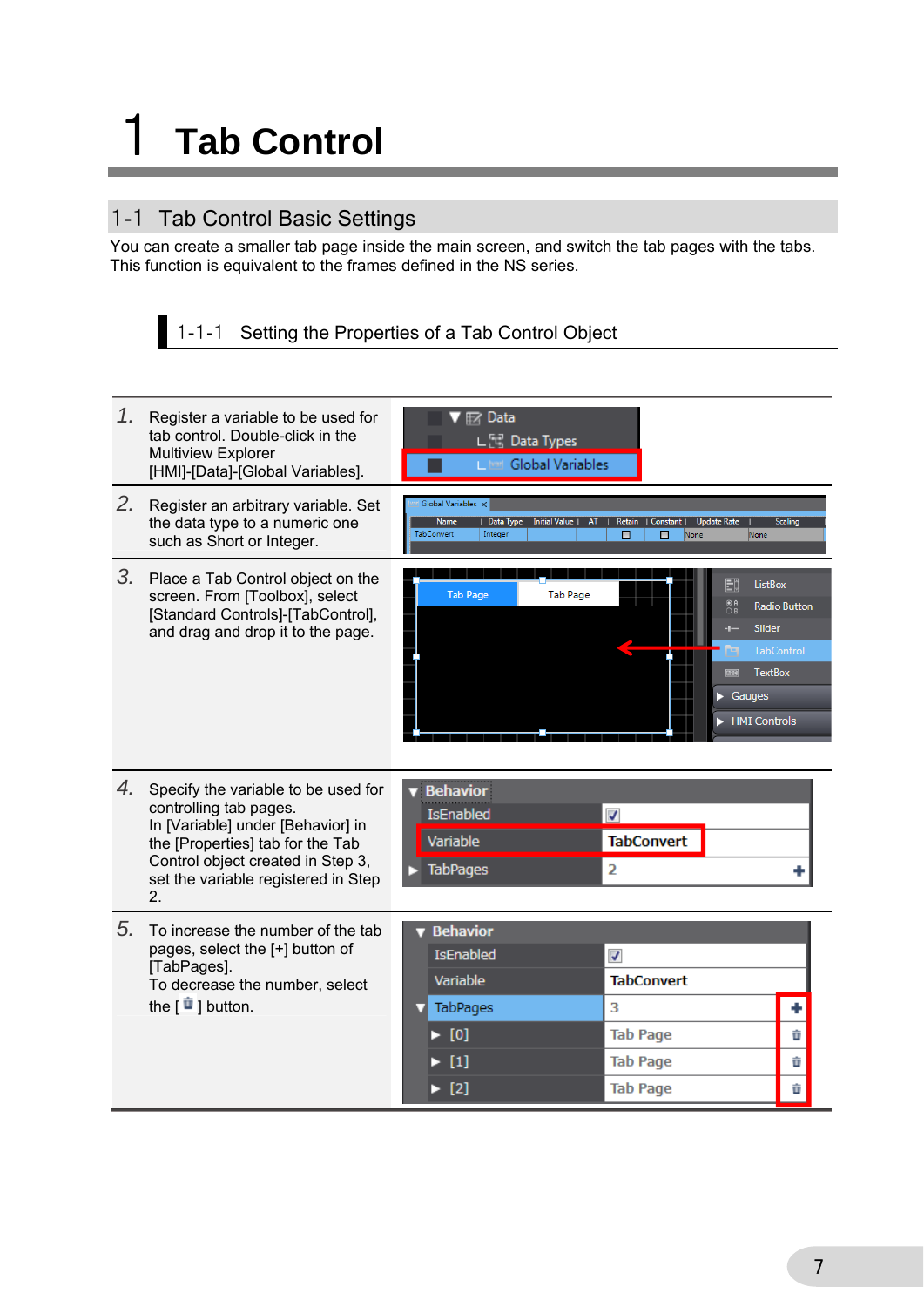| 6. | Clicking the arrowhead to the left of                                                                             |   | <b>v</b> Behavior             |                    |                          |           |  |
|----|-------------------------------------------------------------------------------------------------------------------|---|-------------------------------|--------------------|--------------------------|-----------|--|
|    | [TabPages] expands the menu in<br>which you can specify the tab name<br>or background color for each tab<br>page. |   | <b>IsEnabled</b>              |                    | $\boldsymbol{J}$         |           |  |
|    |                                                                                                                   |   |                               | Variable           | <b>TabConvert</b>        |           |  |
|    |                                                                                                                   | × |                               | <b>TabPages</b>    | 3                        |           |  |
|    |                                                                                                                   |   | $\nabla$ [0]                  |                    | <b>Tab Page</b>          | o         |  |
|    |                                                                                                                   |   |                               | <b>Name</b>        | TabPage0                 |           |  |
|    |                                                                                                                   |   |                               | <b>Type</b>        | TabPage                  |           |  |
|    |                                                                                                                   |   |                               | ▼ Text (Default)   | <b>Tab Page</b>          |           |  |
|    |                                                                                                                   |   |                               | <b>Resource ID</b> | String0                  |           |  |
|    |                                                                                                                   |   |                               | <b>TabWidth</b>    | 120                      |           |  |
|    |                                                                                                                   |   |                               | BackgroundColor    | <b>Black</b>             |           |  |
|    |                                                                                                                   |   |                               | AccessLevel        | None                     |           |  |
|    |                                                                                                                   |   |                               | VisibilityLevel    | None                     | ▼         |  |
|    |                                                                                                                   |   | $\blacktriangleright$ [1]     |                    | <b>Tab Page</b>          | û         |  |
|    |                                                                                                                   |   | $\blacktriangleright$ [2]     |                    | <b>Tab Page</b>          | û         |  |
|    | 7. You can edit the cell of                                                                                       |   | <b>Behavior</b>               |                    |                          |           |  |
|    | [Text(Default)] to change the text                                                                                |   |                               | IsEnabled          | $\overline{\mathcal{J}}$ |           |  |
|    | shown on the tab. In this guide                                                                                   |   | Variable                      |                    | <b>TabConvert</b>        |           |  |
|    | change the tabs starting with Page0<br>to "Tab Page0", "Tab Page1", and                                           |   | $\blacktriangledown$ TabPages |                    | 3                        | ۰         |  |
|    | "Tab Page2" in this order.                                                                                        |   | $\blacktriangleright$ [0]     |                    | <b>Tab Page0</b>         | п         |  |
|    |                                                                                                                   |   | $\blacktriangleright$ [1]     |                    | <b>Tab Page1</b>         | о         |  |
|    |                                                                                                                   |   | $\Psi$ [2]                    |                    | <b>Tab Page2</b>         | Ù         |  |
|    |                                                                                                                   |   |                               | Name               | TabPage2                 |           |  |
|    |                                                                                                                   |   |                               | <b>Type</b>        | TabPage                  |           |  |
|    |                                                                                                                   |   | D                             | Text (Default)     | <b>Tab Page2</b>         |           |  |
|    |                                                                                                                   |   |                               | TabWidth           | 120                      |           |  |
| 8. | The contents of editing performed in                                                                              |   |                               |                    |                          |           |  |
|    | Steps 4 to 7 are now reflected to the                                                                             |   |                               | Tab Page0          | Tab Page1                | Tab Page2 |  |
|    | Tab Control object.                                                                                               |   |                               |                    |                          |           |  |
|    |                                                                                                                   |   |                               |                    |                          |           |  |
|    |                                                                                                                   |   |                               |                    |                          |           |  |
|    |                                                                                                                   |   |                               |                    |                          |           |  |
|    |                                                                                                                   |   |                               |                    |                          |           |  |
|    |                                                                                                                   |   |                               |                    |                          |           |  |
|    |                                                                                                                   |   |                               |                    |                          |           |  |
|    |                                                                                                                   |   |                               |                    |                          |           |  |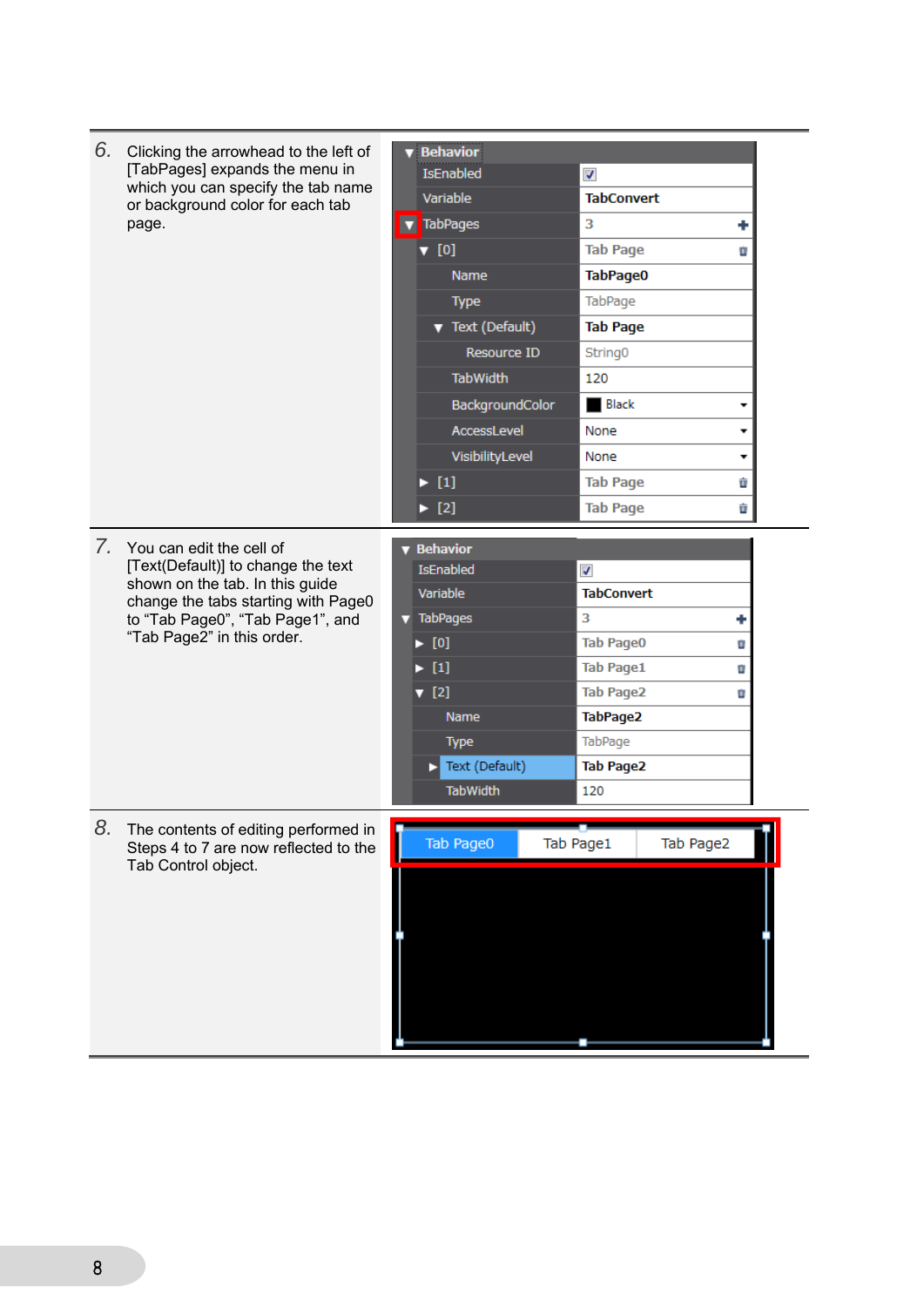- *9.* There are three ways to switch the 百百 **8%** 0 English (United States) à. tab pages within the tool, as described below. (1) While keeping the Tab Control Tab Page0 Tal Selected Tab Page object selected, click the  $\Box$  or  $\Box$ buttons on the toolbar. Select Next Tab Page (2) While keeping the Tab Control Grid object selected, right-click on it and select "Selected Tab Page" to select Add to Toolbox an arbitrary tab page. Otherwise, select "Select Previous Tab Page" Properties or "Select Next Tab Page" from the context menu. (3) Select [View]-[Page Explorer] to Page Explorer  $-9x$ display the Page Explorer, and **HH** Page0 select an arbitrary tab page or an TabControl0 object placed on the tab page. TabPage0 ABC Label0 <sup>um</sup> TabPage1 TabPage2
- *10.* Place an object in the Tab Control object. Switch the tab to "TabPage0" following the procedure described in Step 9. From [Toolbox], select [Standard Controls]-[Label] and drag and drop it to the tab page of the Tab Control object. Specify arbitrarily the font type, size, and other parameters. Besides dragging and dropping from [Toolbox], you can place an object that already exists on the page to the Tab Control object.



Tab Page0 Tab Page1

Tab Page2

*11.* The object is now placed on the "TabPage0".

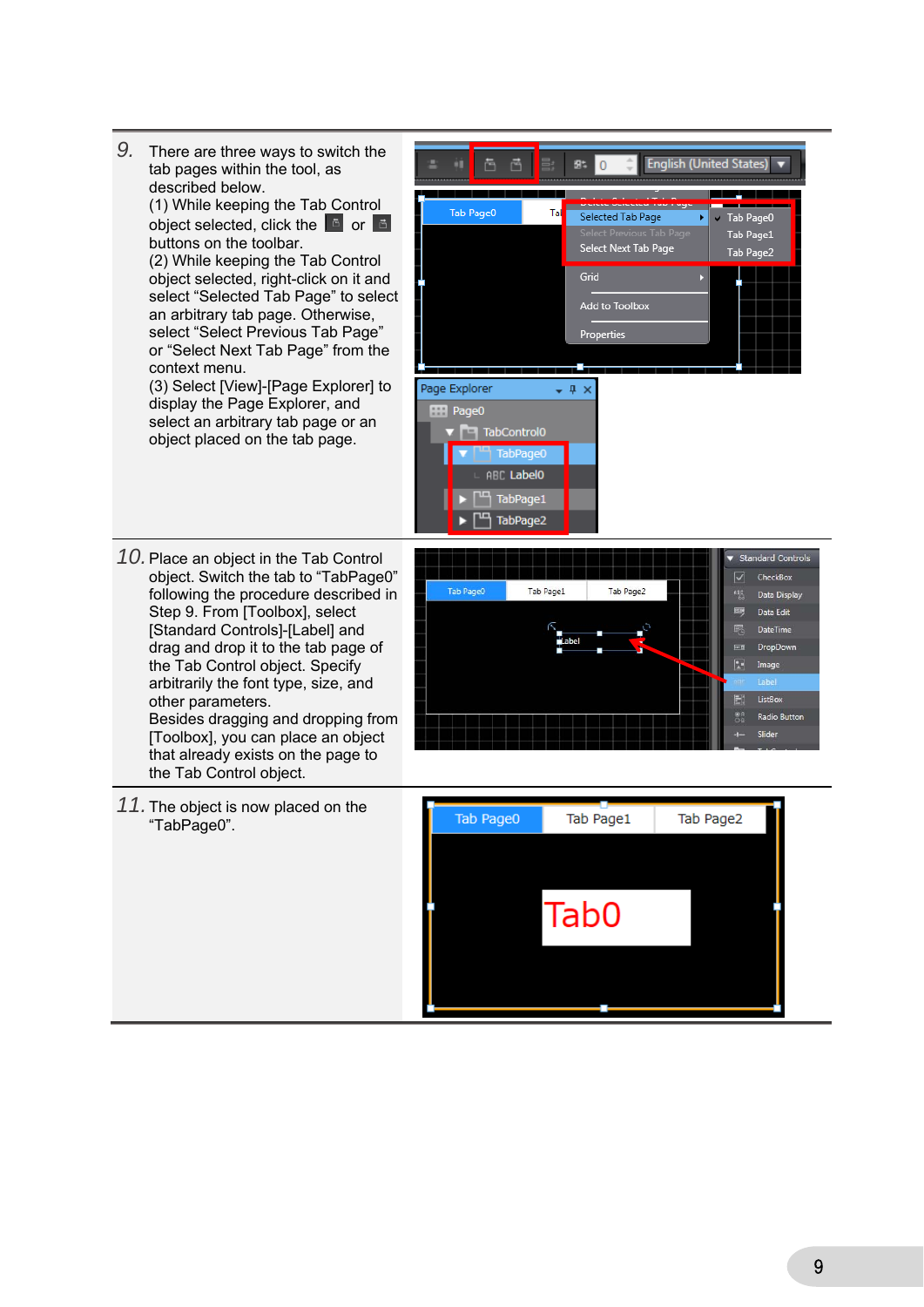| 12. Use the procedure of Step 9 to<br>check "Tab Page1" and "Tab<br>Page2". You will find that no object<br>is laid out on either tab page.                       | Tab Page2<br>Tab Page0<br><b>Tab Page</b>                        | Tab PageO<br>Tab Page:<br><b>Tab Page</b>                 |
|-------------------------------------------------------------------------------------------------------------------------------------------------------------------|------------------------------------------------------------------|-----------------------------------------------------------|
| 13. Place also an object on "Tab Page1"<br>and "Tab Page2". Switch to the<br>respective tab pages and lay out an<br>object following the procedure of<br>Step 10. | <b>Tab Page0</b><br><b>Tab Page2</b><br><b>Tab Page1</b><br>Tab1 | <b>Tab Page:</b><br><b>Tab Page0</b><br>Tab Page.<br>Tab2 |

## 1-1-2 Checking Operations of the Tab Control Object

Check the operations of the Tab Control object created in the previous subsection.

|    | 1. Create a Data Edit object for<br>checking the operations.<br>From [Toolbox], select [Standard<br>Controls]-[Data Edit] and drag and<br>drop it to the page. Specify<br>arbitrarily the font type and size. | <b>Standard Controls</b><br>$\overline{\mathsf{v}}$<br>CheckBox<br>O<br>幅<br>Data Display<br>丽<br>Data Edit<br>喝<br><b>DateTime</b><br>DropDown<br>国内<br>咫<br>Image |
|----|---------------------------------------------------------------------------------------------------------------------------------------------------------------------------------------------------------------|---------------------------------------------------------------------------------------------------------------------------------------------------------------------|
| 2. | In [Variable] in the [Properties] tab<br>for the Data Edit object created in<br>Step 1, set the variable registered in<br>Step 2 of Subsection 1-1-1 "Setting<br>the Properties of a Tab Control<br>Object".  | <b>Behavior</b><br><b>IsEnabled</b><br>√<br>Numeric<br>DataType<br>Variable<br><b>TabConvert</b><br><b>Scaling</b>                                                  |
| 3. | Use the simulation function to check<br>the operations. From the menu bar,<br>select [Simulation]-[Start NA<br>Simulation].                                                                                   | Simulation<br>Tools<br>Help<br>Start NA Simulation<br>F <sub>5</sub><br>$Shift + F5$<br>Stop NA Simulation                                                          |
| 4. | On the actual unit, there are two<br>ways to switch the tabs as<br>described below.<br>(1) Change the value of the variable<br>assigned to the Tab Control object.<br>(2) Touch the tab.                      | Tab Page0<br>Tab Page1<br>Tab Page2<br>Tab0<br>0                                                                                                                    |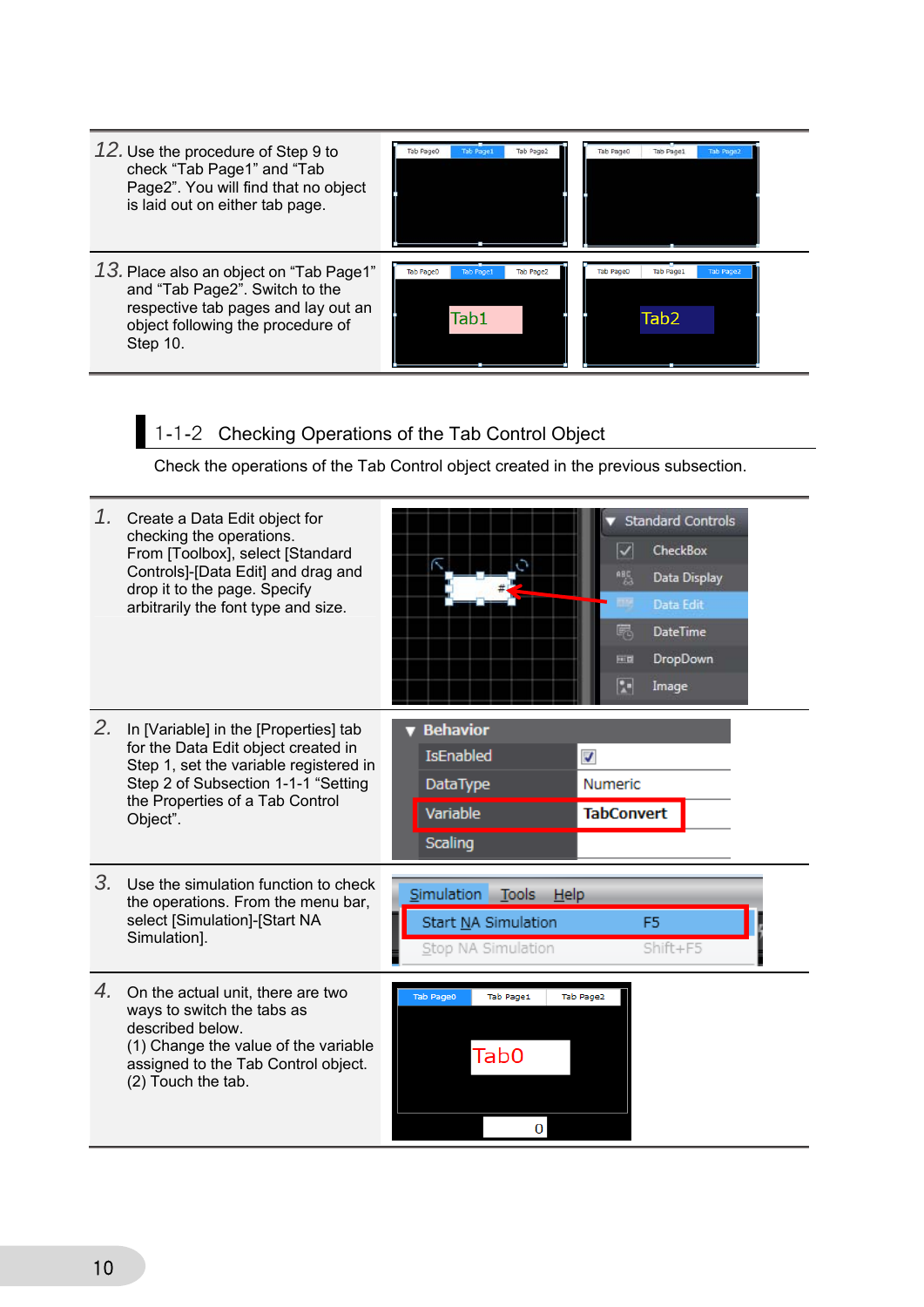| 5. | Check the operation of switching the<br>tab by changing the value of the<br>variable assigned to the Tab Control<br>object.<br>Touch the Data Edit object created<br>in Steps 1 and 2 and enter "2".                                                                    | Tab Page0<br>Tab Page1<br>Tab Page2<br>Tab <sub>0</sub><br>2<br>Max:<br>$\mathbf 0$<br>Min:<br>9<br>8<br>$+/-$<br>7<br> 0 <br>$\Leftrightarrow$<br>$\boldsymbol{6}$<br>4<br>5<br>$\overline{a}$<br>$\overline{\mathbf{3}}$<br>1<br>Clear<br>$\mathbf 0$<br>Cancel<br>Enter |
|----|-------------------------------------------------------------------------------------------------------------------------------------------------------------------------------------------------------------------------------------------------------------------------|----------------------------------------------------------------------------------------------------------------------------------------------------------------------------------------------------------------------------------------------------------------------------|
| 6. | As the value of the variable is<br>changed, the tab is now switched to<br>"Tab Page2".<br>Next, check the operation of<br>switching the tab by touching it.<br>Touch "Tab Page1".                                                                                       | Tab Page0<br>Tab Page1<br>Tab Page2<br>Tab <sub>2</sub><br>2                                                                                                                                                                                                               |
| 7. | As the tab is switched to "Tab<br>Page1", the value of the variable is<br>also changed.                                                                                                                                                                                 | Tab Page0<br>Tab Page2<br>Tab Page1<br>Tab1<br>1                                                                                                                                                                                                                           |
| 8. | When you switch the tabs using the<br>variable, if you enter a value outside<br>the specified range, no tab page will<br>be displayed. Make sure to specify<br>the upper and lower limits for the<br>Data Edit object to avoid entry of<br>any value outside the range. | 3                                                                                                                                                                                                                                                                          |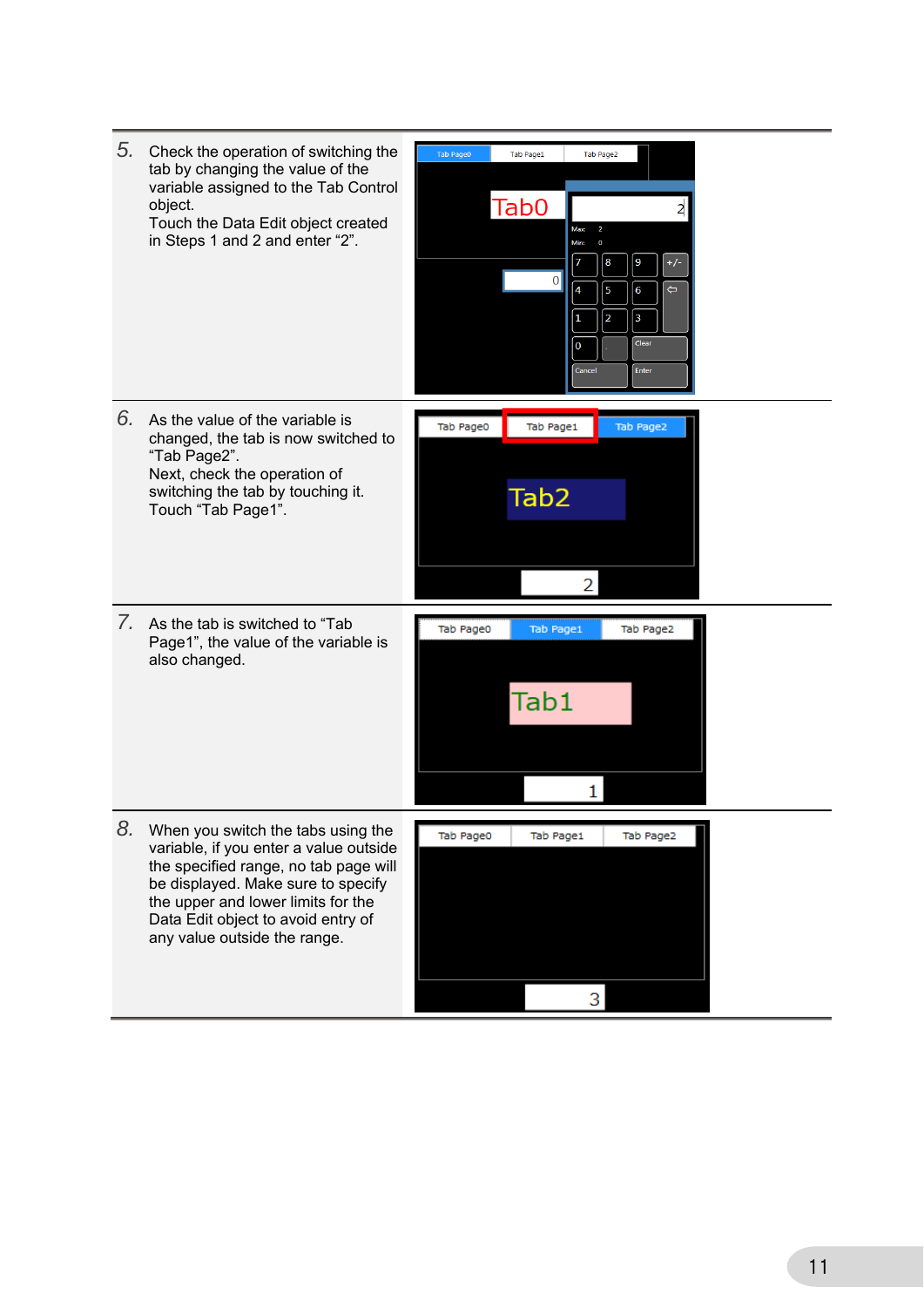### 1-1-3 Events and Actions for Tab Control Objects

For Tab Control Objects, you can select the event of "SelectionChanged" that allows you to set various actions which are taken upon switching the tabs. Following is the example of use of "SelectionChanged".

| 1. | In this example, you are to use<br>"SelectionChanged" to create an<br>action of recording the number of<br>times of switching tab pages by<br>incrementing the value of a variable<br>upon switching the tab pages.<br>Register an Integer-type variable in<br>[Global Variables]. | Global Variables X<br>  Data Type   Initial Value   AT   Retain   Constant   Update Rate  <br><b>Scaling</b><br>Name<br>ConvertVal<br>Integer<br>None<br>None<br>п<br>П.                          |
|----|------------------------------------------------------------------------------------------------------------------------------------------------------------------------------------------------------------------------------------------------------------------------------------|---------------------------------------------------------------------------------------------------------------------------------------------------------------------------------------------------|
| 2. | Set "SelectionChanged" as [Events]<br>of the [Events and Actions] tab for<br>the Tab Control object.                                                                                                                                                                               | Events<br>< Select Event to Add ><br>SelectionChanged                                                                                                                                             |
| 3. | To increment the value of the<br>variable upon activation of the<br>event, perform the following<br>settings.<br>[Actions]: "IncreaseVariable"<br>[Variable]: Variable added in Step 1<br>[Value]: "1"                                                                             | Events<br>< Select Event to Ad<br>$\nabla$ [0]<br>SelectionChanged<br>▼ Actions<br>< Select Action to A<br>$\nabla$ [0]<br><b>IncreaseVariable</b><br><b>ConvertVal</b><br>Variable<br>Value<br>1 |
| 4. | Create an object for checking the<br>operations. Place a Data Edit object<br>on the page and enter in [Variable]<br>the variable specified in Step 3.                                                                                                                              | <b>Behavior</b><br><b>IsEnabled</b><br>√<br><b>Numeric</b><br><b>DataType</b><br>Variable<br><b>ConvertVal</b>                                                                                    |
| 5. | Use the simulation function to check<br>the operations. From the menu bar,<br>select [Simulation]-[Start NA<br>Simulation].                                                                                                                                                        | Simulation Tools<br>He<br>Start NA Simulation<br>F <sub>5</sub><br>Stop NA Simulation<br>$Shift + F5$                                                                                             |
| 6. | Immediately after the startup of the<br>simulator, the Data Edit object<br>created in Step 4 indicates "0".<br>Touch "Tab Page2" to switch the<br>tab.                                                                                                                             | <b>Tab Page0</b><br><b>Tab Page1</b><br>Tab Page2<br>Number of times of<br>switching tabs<br>Tab0<br> 0 <br>0                                                                                     |
|    | 7. As the tab is switched, "1" is added<br>to the number of times of switching<br>tabs.                                                                                                                                                                                            | <b>Tab Page0</b><br><b>Tab Page2</b><br><b>Tab Page1</b><br>Number of times of<br>switching tabs<br>Tab <sub>2</sub><br>1<br>$\overline{2}$                                                       |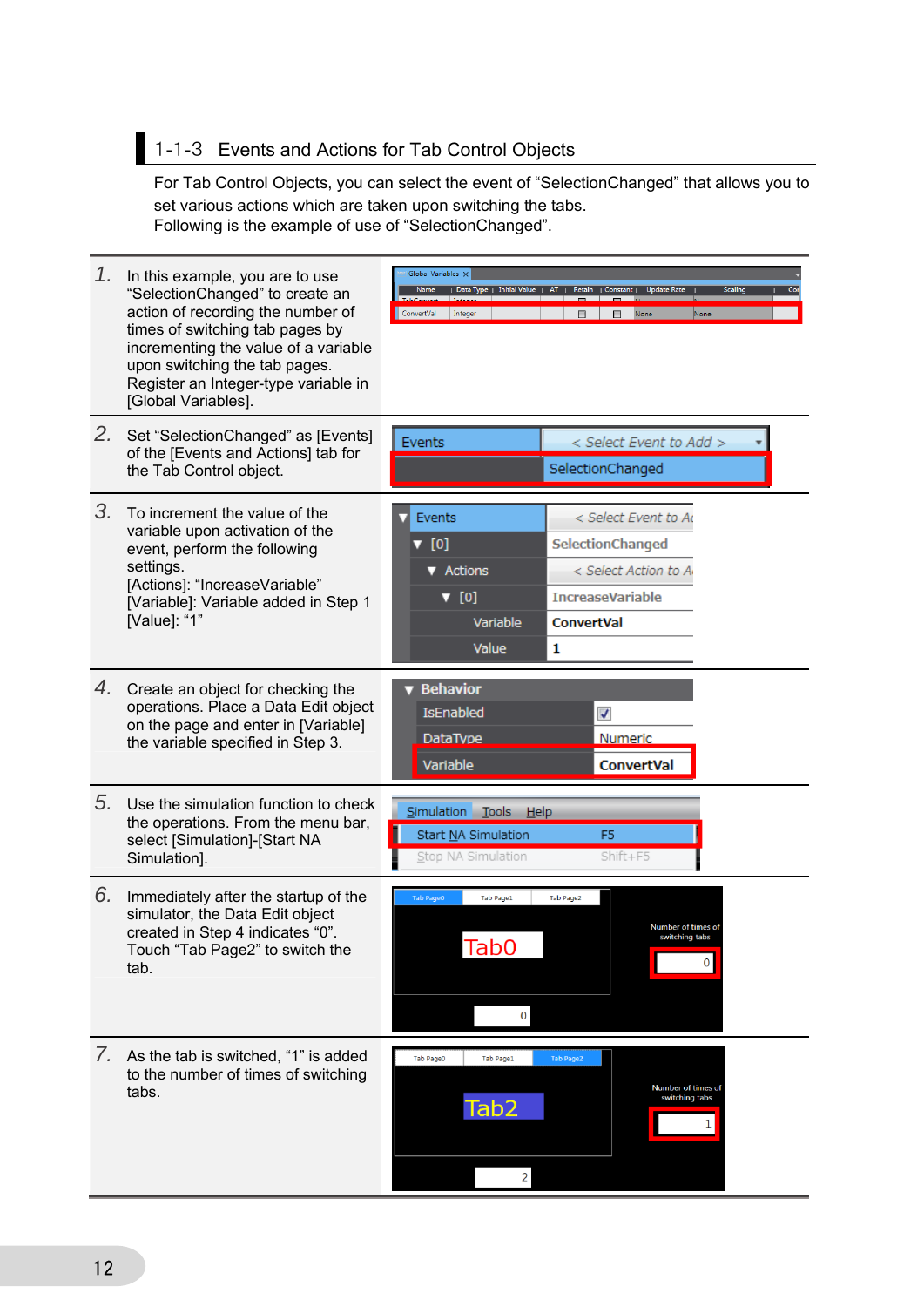# **Revision History**

| <b>Revision code</b> | Date          | <b>Revised content</b> |
|----------------------|---------------|------------------------|
| 01                   | December 2015 | Original production    |